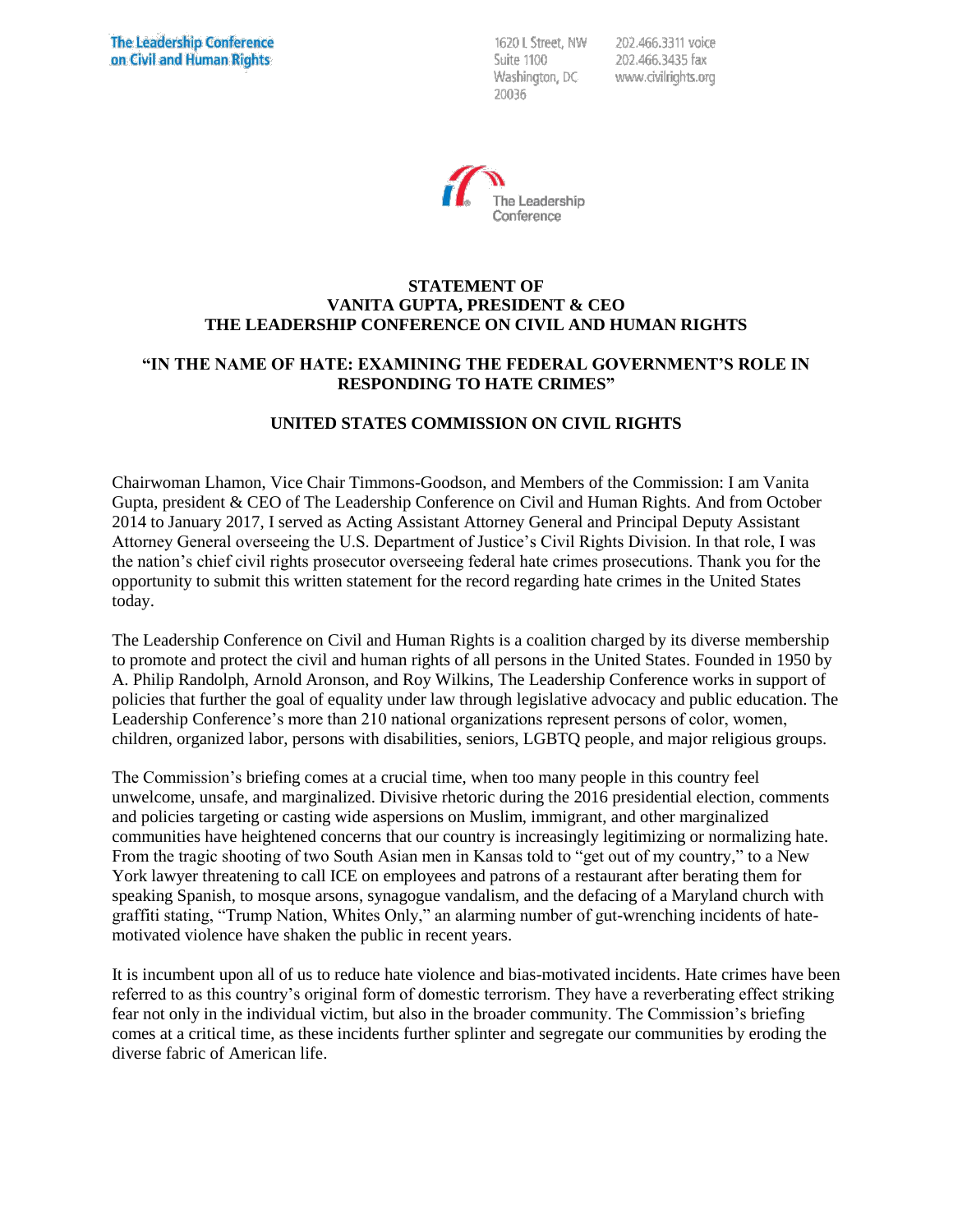June 11, 2018 Page 2 of 11



There is little question that violence committed against individuals because of their race, religion, ethnicity, national origin, gender, gender identity, disability, or sexual orientation remains a serious problem in America. It has been nearly 30 years since the 1990 enactment of the Hate Crime Statistics Act (HCSA), and since 2009 the number of hate crimes reported has consistently ranged around 7,000 annually, or nearly one every hour of the day.<sup>1</sup> These data almost certainly understate the true numbers of hate crimes committed. Victims may be fearful of authorities and thus may not report these crimes. Or local authorities do not accurately characterize these violent incidents as hate crimes and thus fail to report them to the federal government.

Over the last 30 years, The Leadership Conference has been at the forefront of the fight against hate incidents and crimes. Our work against all forms of discrimination and bigotry is stronger because, as a coalition, we can make the powerful case that such hatred destroys the very fabric of our democracy and negatively affects everyone in the United States.

The Leadership Conference, in partnership with the Anti-Defamation League and Human Rights Campaign, led a diverse coalition that included civil rights, professional, civic, educational, major religious groups, and law enforcement, which advocated tirelessly for passage of the Matthew Shepard and James Byrd, Jr. Hate Crimes Prevention Act, an historic piece of legislation signed into law in October of 2009 that expanded the definition of federal hate crimes to include sexual orientation, gender, gender identity and disability and removed unnecessary obstacles to federal prosecution.

Passage of the Matthew Shepard and James Byrd, Jr. Act, formerly the Local Law Enforcement Hate Crimes Prevention Act, was one of several, key recommendations in The Leadership Conference's comprehensive report, "Confronting the New Faces of Hate: Hate Crimes in America 2009," highlighting the need for a coordinated response by every sector of society to eradicate the problem of hate incidents and crimes in the United States. That need continues today, and The Leadership Conference, through the work of our hate crimes taskforce, led by the Anti-Defamation League (ADL), Human Rights Campaign (HRC), and Muslim Advocates, will remain steadfast in our advocacy to prevent hate crimes and seek stronger protections on both the federal and state level. We also commend the leadership and commitment of the International Association of Chiefs of Police to combat hate crimes through prevention, training, and enforcement – efforts that have been crucial to our advocacy.

Our sister organization, The Leadership Conference Education Fund, has also long worked to raise public awareness around religious and racial intolerance and hate targeting people on the basis of race, color, national origin, gender, gender identity, sexual orientation, religion, and disability, developing informational and strategic resources to help community leaders, fair housing advocates, and others prevent and respond effectively to housing-related hate crimes and tensions and creating new, innovative offline and online resources to support youth hate crime awareness, education, prevention, and intervention.

In March 2017, in response to the recent uptick in hate incidents, hate crimes, and harassment across the country, The Education Fund, the Lawyers' Committee for Civil Rights Under Law, and partner organizations representing diverse communities that reflect the fabric of America – including Asian Americans Advancing Justice, Hollaback Inc., Muslim Advocates, National Action Network, National Center for Transgender Equality, National Council of Jewish Women, National Disability Rights Network, National Fair Housing Alliance, National Network for Arab American Communities, Religious Action Center, New York City Anti-Violence Project, South Asian Americans Leading Together, The Sikh Coalition, and Unidos US – launched "Communities Against Hate," a national initiative to document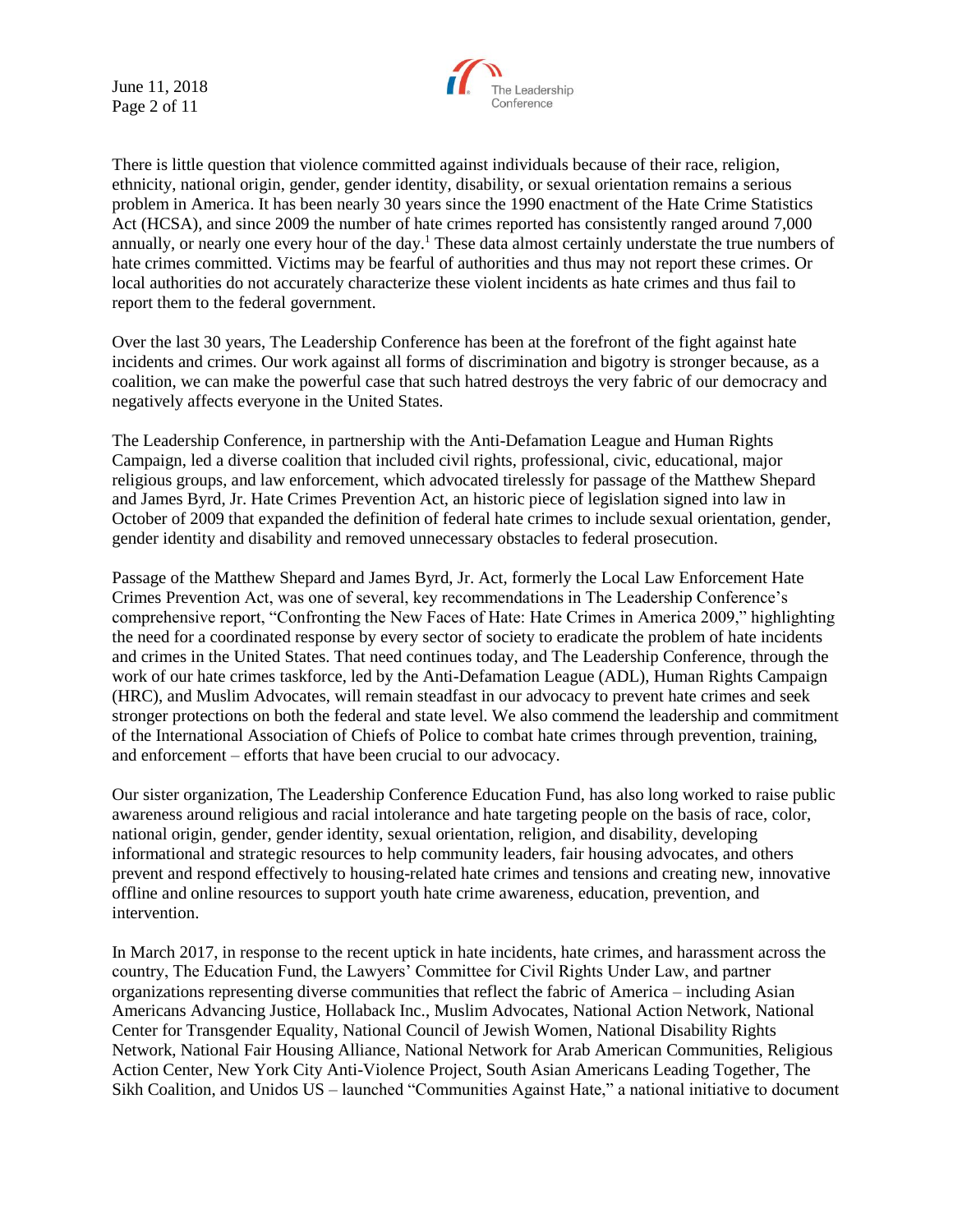June 11, 2018 Page 3 of 11



stories and respond to incidents of violence, threats, and property damage motivated by hate around the United States. We come together to advocate for a better America.

Communities Against Hate is our response to the growing fear and hate violence sweeping our nation. It provides a safe place for survivors and witnesses to share stories of hate incidents and discrimination through our online database and telephone hotline (1-844-9-NO-HATE). Through the hotline, we connect local organizations combating hate in their communities, as well as hate survivors and witnesses, to legal resources and social services to meet their needs. Since our launch in March of 2017, we have collected almost 5,000 incidents, most of which can be seen on the publicly searchable side of our database. Our partner the Lawyers' Committee for Civil Rights Under Law has created resources informed by what we are hearing from people combating hate across the community, including state by state summaries of civil and criminal laws protecting people targeted for hate, know your rights information, and tool kits for communities confronting hate. These resources are available to the public at [www.8449nohate.org.](http://www.8449nohate.org/)

We aim to support the organizations, individuals, government, and law enforcement leaders in communities across the country to work together to improve the prevention of and response to hate incidents and hate crimes. It is our hope that this coordinated effort will contribute to and build upon longstanding work by organizations like the Southern Poverty Law Center to raise awareness, educate the public on the prevalence of hate, and empower local communities and community-based organizations to respond effectively to hate – including, wherever possible, to report these crimes to police, cooperate in investigations, and assist in prosecution through the justice system.

We have seen communities confronted with hate and discrimination come together across perceived differences to support each other and try to prevent future hate incidents. Recognizing a shared commitment to public safety, equality, and respect for human dignity, leaders from religious, civil rights, and community organizations, as well as from law enforcement agencies across this country, have worked together effectively to combat hate. Yet we know that they need more help.

Through "Communities Against Hate," we can reduce efforts within our country to pit different communities against one another and demand action to address hate-based incidents and hate crimes in America. This coalition stands as an exemplar of what we want the United States to be  $-$  a unified country stronger for its diversity, with a government that works for the good of all.

### **Background on Legislative Responses to Hate Crimes**

While our country continues to contend with issues of racial and religious intolerance, racism, discrimination, and bigotry, policy makers have consistently taken steps to address hate in the United States with the passage of important pieces of legislation. At present, 45 states and the District of Columbia have enacted hate crime penalty enhancement laws, many based on a model statute drafted by the Anti-Defamation League in 1981.<sup>2</sup> Under these laws, a perpetrator can face more severe penalties if the prosecutor can demonstrate, beyond a reasonable doubt, that the victim was intentionally targeted by the perpetrator based on his or her personal characteristics.

In 1968, Congress passed the first federal hate crimes law, codified as 18 U.S.C. §245. Since then, federal lawmakers have passed several other, critical pieces of legislation strengthening our capacity to protect our citizens from violence motivated by such blind and vicious hate. For example, in 1990, Congress enacted the Hate Crime Statistics Act (HCSA) requiring the FBI to collect hate crime data from law enforcement agencies across America.<sup>3</sup> Although the FBI's annual HCSA report clearly undercounts hate crimes, the report remains an important snapshot of the magnitude of the hate violence problem in America.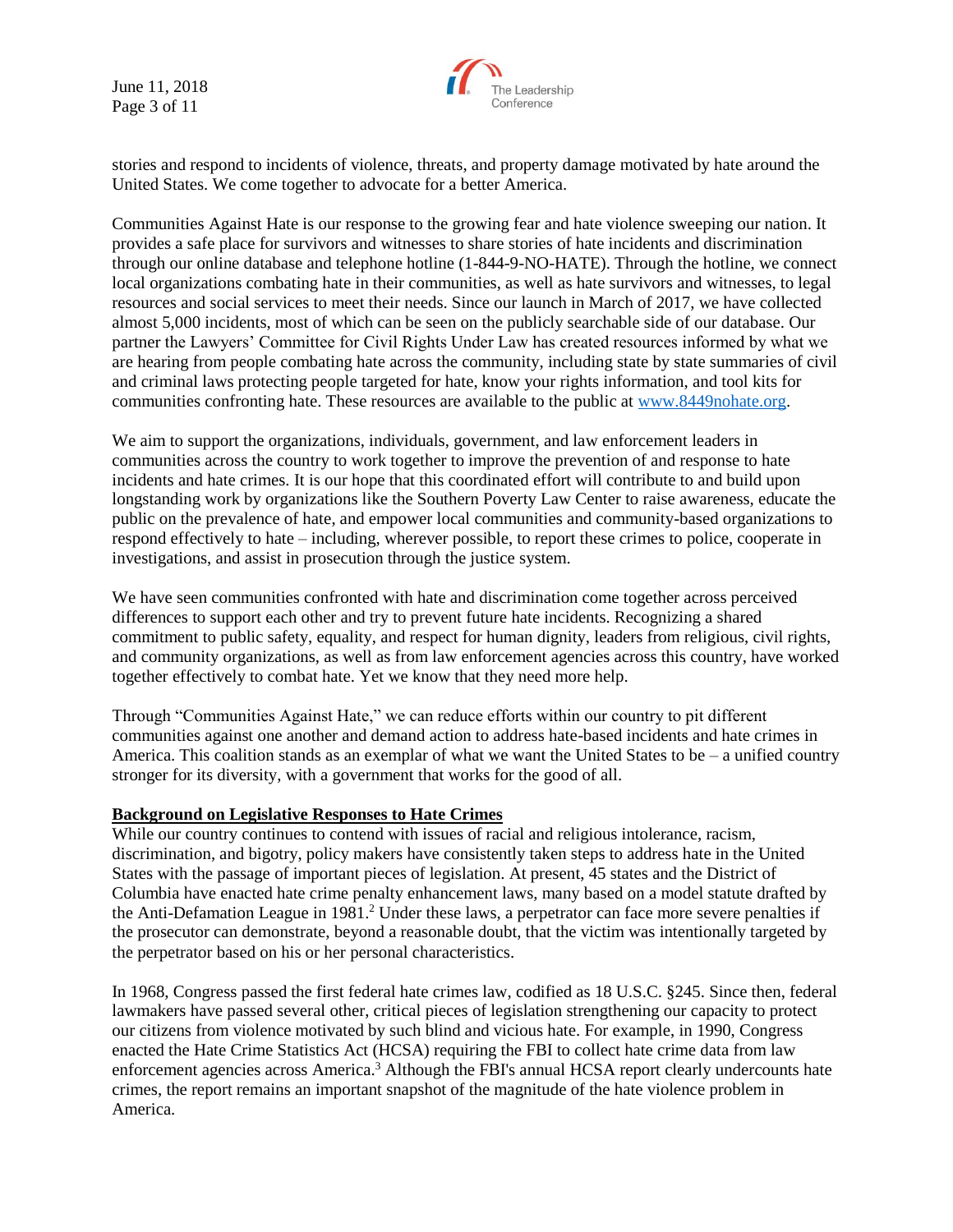June 11, 2018 Page 4 of 11



Enacting the historic Matthew Shepard and James Byrd, Jr. Hate Crimes Prevention Act in 2009 empowered the Department of Justice to prosecute hate crimes in states where the current law is inadequate or when local authorities are unwilling or unable to do so themselves. By providing additional resources to local authorities to combat hate crimes, the Act removed unnecessary obstacles impeding federal prosecution of hate crimes and expanded the coverage of existing hate crime laws to include biasmotivated crimes based on the victim's actual or perceived sexual orientation, gender, gender identity, or disability. Notably, when we speak of hate crimes, we talk about whether someone is *perceived* to be from a protected class (e.g. Muslim, Jewish, gay, transgender, etc.) because the bias motivation must be proven from the perspective of the perpetrator. This is particularly true in the context of hate crimes targeting people who are Muslim or are perceived to be Muslim. There is no question that many South Asians, Sikhs, and people of other faiths are targeted because people believe they are Muslim. However, we cannot lose sight of the fact that many people are also targeted because of their actual identity. Sikhs, for example, may be mistaken as Muslims, but they also have a long history in this country and in others of facing persecution and discrimination. Arab Americans are often targeted based on their national origin and have experienced discrimination in this country based on their national origin, not because they are perceived to be Muslim. As a result of tremendous advocacy from the Sikh Coalition, ADL, and other organizations, the FBI in 2015 recognized the ways in which all of these communities may be targeted for discrimination by adding additional categories to capture hate crimes targeting Sikhs, Hindus, and Arab Americans that reflects this understanding.

Rigorous enforcement of these laws is critically important, not only for the communities specifically protected, but also for the type of country we would like to create for our children – an America as good as its ideals. Hate crimes laws demonstrate to all citizens that violence against anyone because of blind and vicious hatred will never be tolerated in this country. Broad coalitions of individuals – including law enforcement – agree that these laws serve important deterrent effects. Without them, and without congressional oversight and rigorous enforcement of these federal and state hate crimes statutes, isolated incidents of hate, bigotry, and prejudice could spread into an epidemic. For the communities specifically protected, enforcement of these laws is often a matter of life and death and represents the government's commitment to protecting all its citizens. Every individual in this country – no matter their race, religion, gender, gender identity, sexuality, disability status, or national origin – deserves to feel safe, welcome, and protected by their government.

### **The Rise in Hate-Based Incidents & Crimes**

Equal protection under the law, irrespective of a person's race, color, sex, national origin, disability status, gender, sexuality, gender identity, or religion, is one of the most fundamental principles of our founding. The ability to live, work, and worship free from bias and discrimination is also a hallmark of democracy. It is our commitment to and respect for diversity that has made the United States a beacon of hope and place of sanctuary for people from around the world.

Unfortunately, we have consistently struggled to live up to these important ideals. Too many people continue to face bias, discrimination, violence, and harassment because of how they look, who they love, or how they choose to worship. Since 9/11, there has been a disturbing, growing trend of anti-Muslim rhetoric, including irresponsible and dangerous statements by government officials, and a rampant increase in anti-Muslim harassment, discrimination, opposition to mosques, and hate crimes targeting Muslims, Arabs, Sikhs, and South Asians.

The 2016 election cycle was especially toxic, with some candidates repeatedly uttering hateful rhetoric and demonizing historically marginalized and vulnerable communities, further deepening existing divisions within our country along racial, religious, and ethnic lines. In addition to official comments,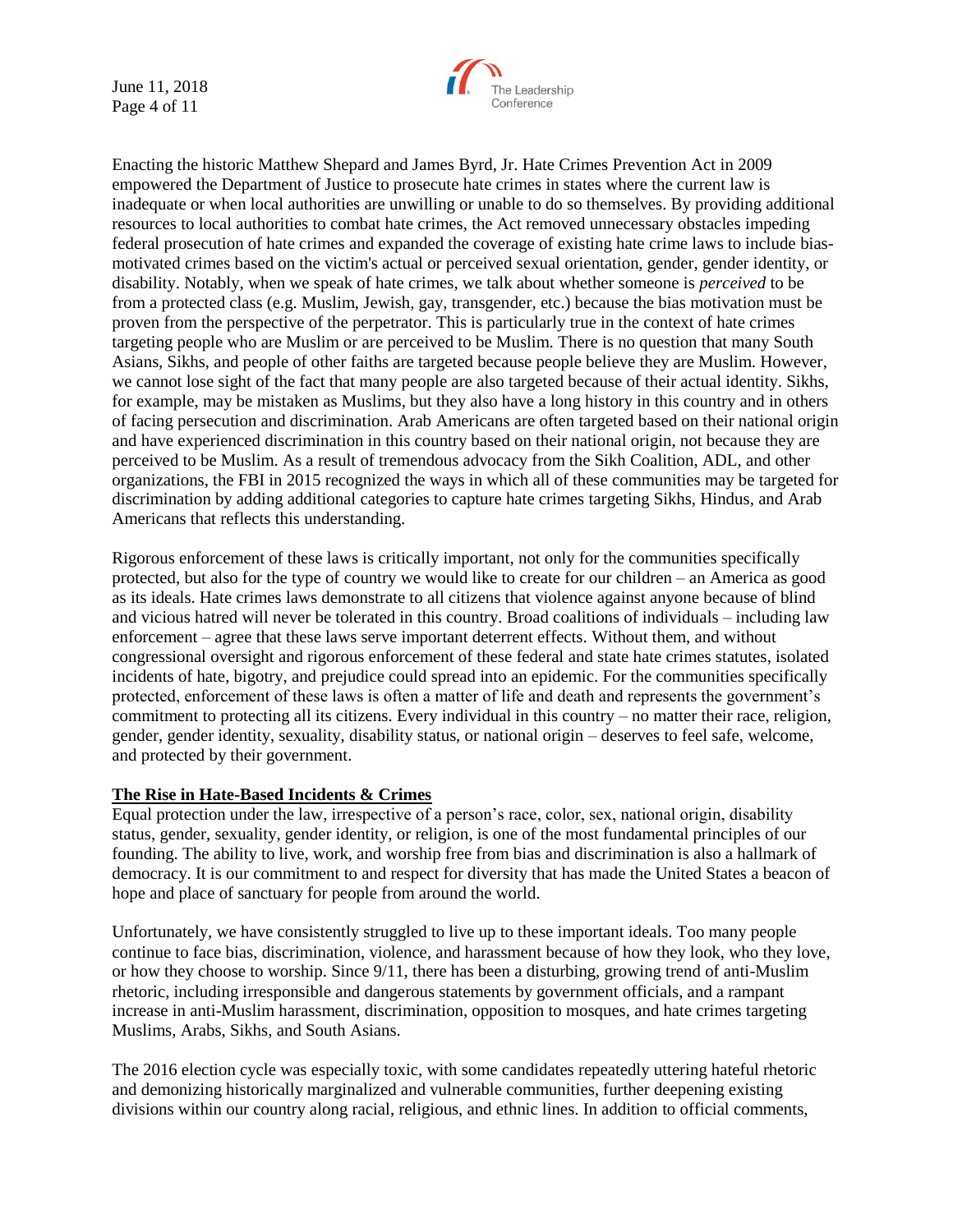June 11, 2018 Page 5 of 11



policies singling out protected groups can normalize hate and legitimize hate motivated violence directed at Muslims or people perceived to be Muslim, Jews, people of color, immigrants, refugees, the LGBTQ community, and people with disabilities across the United States. In the 10 days immediately following the presidential election, the Southern Poverty Law Center recorded at least 867 bias-related incidents.<sup>4</sup> By February 2017, that number had increased to 1,372 documented bias related-incidents.<sup>5</sup> Among them: multiple reports of Black children being told to ride in the back of school buses; the words "Trump Nation" and "Whites Only" being painted on a church with a large immigrant population; and a gay man being pulled from his car and beaten by an assailant who said the "president says we can kill all you faggots now."<sup>6</sup>

Against that backdrop, the annual report released by the FBI suggests that hate crimes have been increasing for a few years. According to the most recent data released in November 2017, the number of reported hate crimes rose from 5,850 incidents in 2015 to 6,121 in 2016.<sup>7</sup> When disaggregated by race, gender identity, sexual orientation, and religion, the data reveals an acute problem. For example, since  $9/11$ , American Indians are 136 percent more likely to be the victims of a hate crime;<sup>8</sup> bias-motivated incidents based on gender identity have increased from 33 reported to the FBI in 2013 to 130 in 2016.<sup>9</sup> That same year, bias-motivated offenses based on sexual orientation spiked 13.5 percent to 1,218.<sup>10</sup> For transgender Americans, each year surpasses the last as the most fatal, peaking at 28 reported deaths caused by bias-motivated violence in 2017.<sup>11</sup> Hate crimes against Muslims rose 14 percent between 2013 and 2014,<sup>12</sup> and by an extraordinarily troubling 67 percent between 2014 and 2015.<sup>13</sup> While growing, the number likely only represents a fraction of such cases given that thousands of law enforcement agencies throughout the country did not submit any data [to the FBI].<sup>14</sup> Furthermore, the number of hate crimes reported by the FBI each year are likely an underrepresentation given that many crimes go unreported. In 2013, the Bureau of Justice Statistics noted that nearly two-thirds of all hate crimes were unreported to the police. 15

Religious-based hate incidents and crimes have continued to climb in the wake of the 2016 election. Per the Anti-Defamation League (ADL), anti-Semitic incidents in the United States surged more than onethird in 2016 and jumped 86 percent in the first quarter of 2017.<sup>16</sup> According to the FBI hate crimes report, 54.2 percent of religious-motivated crimes targeted people who were Jewish in 2016.<sup>17</sup> In its annual Audit of Anti-Semitic Incidents, ADL reports that there has been a massive increase in the amount of harassment of American Jews, particularly in schools. There were 269 reported incidents in K-12 schools from January-September 2017, a 107 percent increase from 2016, and a 59 percent increase in incidents on college campuses.<sup>18</sup> In the first quarter of 2017, Jewish Community Centers received over 150 bomb threats, a 127 percent increase from the same period in 2016.<sup>19</sup> The anti-Semitic wave continued and reached a boiling point in Charlottesville, Va. on August 11-12, 2017. At a "Unite the Right" rally opposing the removal of a statue of confederate General Lee, white supremacists were seen chanting "Jews will not replace us" while wielding torches, swastikas, and performing the Nazi salute. Chaos ensued after rally participants and counter protestors clashed, culminating when a man intentionally drove his car into a crowd, injuring 19 and killing Heather Heyer.<sup>20</sup> Following Charlottesville, the ADL found there was a spike in anti-Semitic hate crimes, with 221 of the reported 306 altercations in the third quarter of 2017 occurring on or after the rally, amounting to an alarming 182 percent increase.<sup>21</sup>

Equally concerning is the recent stream of hate incidents around the country directed at Muslims or people perceived to be Muslim, as South Asian and Sikh Americans continue to experience a high volume of hate crimes. A 2013 report by the Sikh Coalition and the Asian American Legal Defense and Education Fund (AALDEF) revealed 50 percent of Asian American youth surveyed have experienced bias-based bullying and harassment.<sup>22</sup> Additionally, the Sikh Coalition has documented over 175 anti-Sikh hate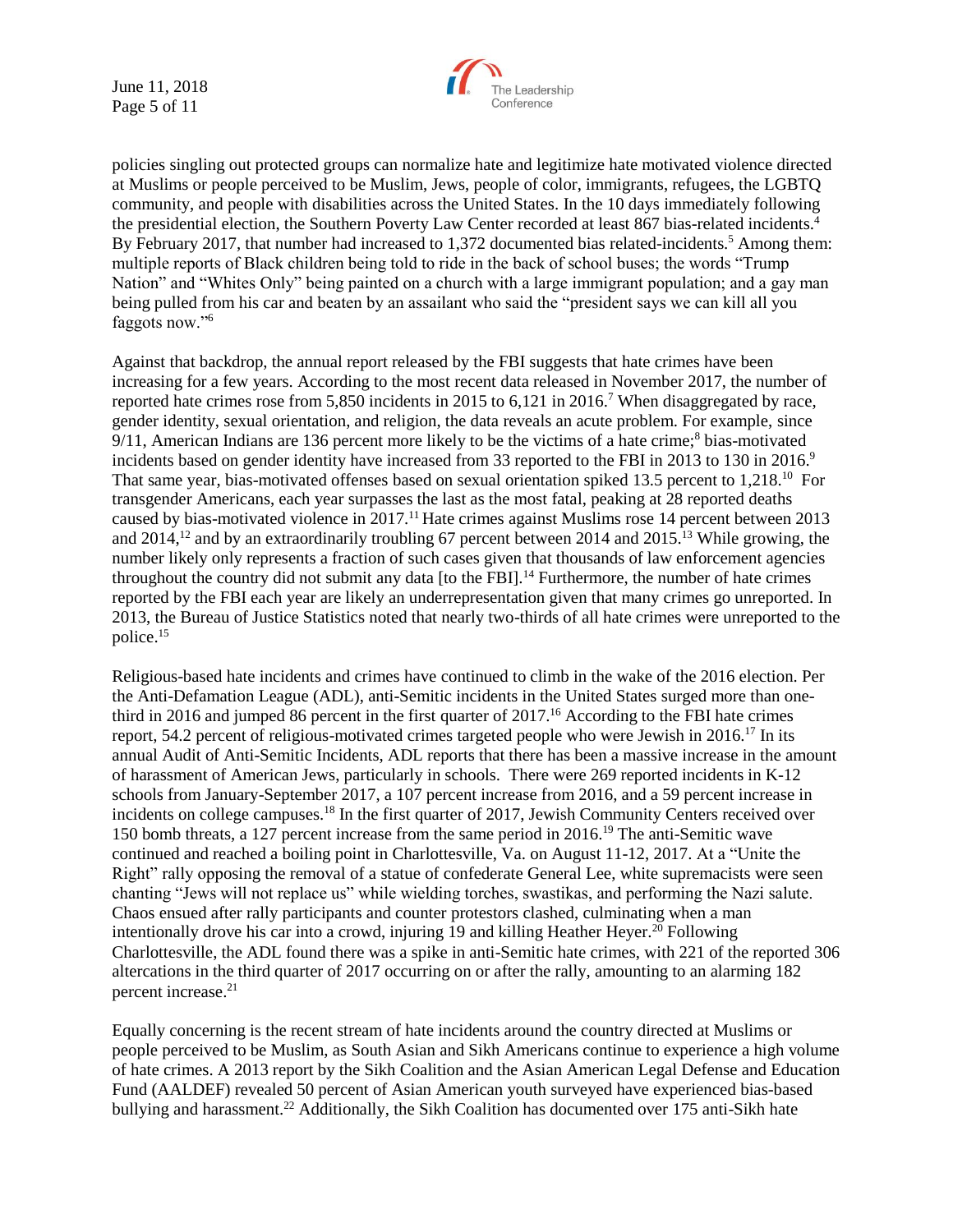June 11, 2018 Page 6 of 11



crimes since 2001, and Sikhs are an astonishing 1,000 times more likely to be victims of a hate crime.<sup>23</sup> FBI data show a 19 percent increase in anti-Muslim hate crimes in 2016, which followed on the heels of a 67 percent increase the year prior. Furthermore, assaults against Muslims rose 127 percent, surpassing the previous highpoint of 93 attacks after 9/11.<sup>24</sup> Over a 10-day period in March 2017, there were multiple shootings of South Asian men across the country. One particularly appalling incident was the shooting of Srinivas Kuchibhotla and Alok Madasani, who were patrons at a bar in Olathe, Kansas. A man told them to "get out of my country" before opening fire, killing Kuchibhotla and wounding Madasani. After the incident, the perpetrator told police that he thought the two men were Middle Eastern.<sup>25</sup>

Since January 2017, Muslim Advocates has tracked more than 80 incidents of violence and threats of violence targeting American Muslims and those people mistake as Muslim<sup>26</sup> – including the assault of an airport worker by a traveler in New York<sup>27</sup> and the attempted removal of an Atlanta teen's hijab.<sup>28</sup> In addition to a series of threatening letters sent to mosques around the country starting late 2016 and continuing into 2017, there were also an alarming number of mosque arsons and incidents of vandalism. The Islamic Center of Eastside in Bellevue, Washington, was set on fire intentionally;<sup>29</sup> an arsonist destroyed the Victoria Islamic Center in Victoria, Texas;<sup>30</sup> the Islamic Society of New Tampa in Thonotosassa, Florida, was intentionally set on fire just months after a mosque in Fort Pierce, Florida, was set on fire;<sup>31</sup> and a 44-year-old man vandalized a mosque in Columbus, Ohio, writing a number of Islamophobic and politically charged messages, including "Allah is a fraud" and "Oppose Trump You Are Doomed!"32

The spread of hate has not been confined to the general public; it is seeping into the nation's schools and affecting its youth. As aforementioned, there has been a large uptick in anti-Semitic incidents at all levels of education, but other marginalized groups have also been targeted. The Southern Poverty Law Center project, Teaching Tolerance, has been tracking hate incidents in schools since October 2017. In the first four months of 2018, the project has already reported 208 incidents, peaking at 71 incidents during Black History Month.<sup>33</sup> Sadly, these are not just intra-student incidents, and they are not confined to campus grounds. Several teachers and staff have posted racist and vitriolic messages on social media, including one education board member in Louisiana who posted a picture of a noose with the caption, "If we want to make America great again we will have to make evil people fear punishment again."<sup>34</sup>

The reality is even harsher for transgender and gender nonconforming students, who have reported staggering rates of harassment and discrimination in school. According to the National Transgender Discrimination Survey, for respondents in grades K-12, 78 percent reported having been harassed, 35 percent reported being physically assaulted, and 12 percent were sexually assaulted, causing 15 percent of those students to drop out at some point during K-12 or higher education.<sup>35</sup> Accounting for all levels of education (K-12, college, and graduate school), 59 percent of transgender respondents were harassed. Trans people of color, particularly those who are African American, are the most targeted, with 71 percent of multiracial students being either harassed, assaulted, or expelled because of their gender identity.<sup>36</sup> Once again, teachers and staff were among the offenders, with 31 percent of students being harassed, five percent physically assaulted, and three percent sexually assaulted at the hands of educators.<sup>37</sup> Unfortunately, when the mistreatment comes from those in positions of power it compounds the negative effects that accompany such abuse. Of the students assaulted by teachers, 76 percent attempted suicide<sup>38</sup>, and transgender Americans writ large are nine times more likely to attempt suicide than the average citizen.<sup>39</sup> Transgender youth, who are already far more likely than the general population to be homeless and/or unemployed despite having above average levels of educational attainment, are even more susceptible to societal pitfalls after facing harassment and discrimination in school. Those students report much higher rates than the general population of use and abuse of alcohol/drugs, incarceration, being HIV positive, and turning to sex work or selling drugs after victimization. 40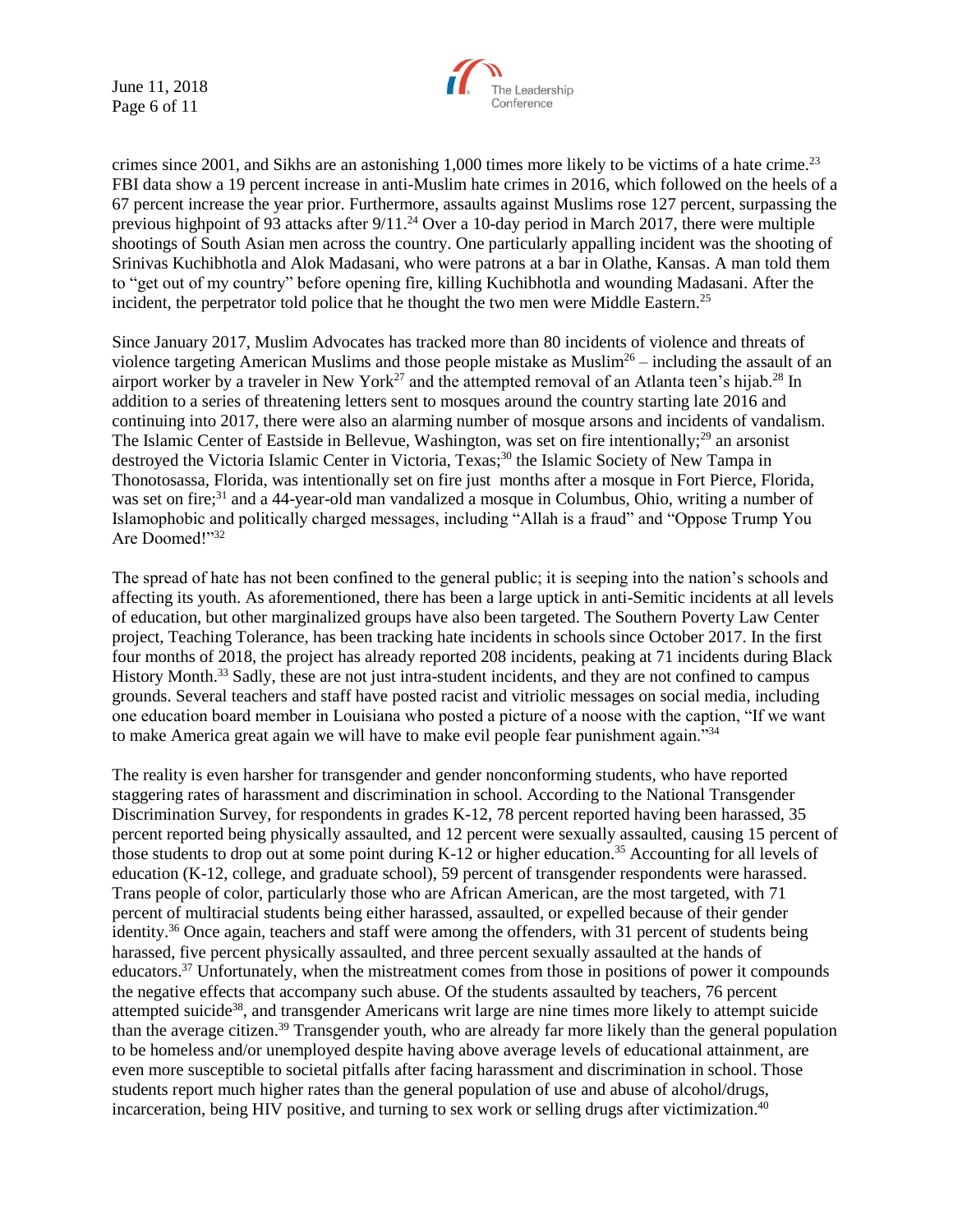June 11, 2018 Page 7 of 11



Rather than protecting transgender and gender nonconforming students from what is clearly a systemic and public health problem, the current administration has rolled back protections for this vulnerable population. In February, Education Secretary Betsy DeVos announced that the Department of Education would no longer investigate civil rights complaints from transgender students denied access to bathrooms corresponding with their gender identity. Reversing course from the guidance issued by the Obama administration in 2016, the department claims that harassment based on gender identity is permissible under Title IX because it is not sex-based discrimination.<sup>41</sup> By rescinding the guidance, the administration sent a deeply troubling message to students that the U.S. Department of Education will not stand up for students' civil rights. This dangerous abdication of power by the Department of Education's Office for Civil Rights leaves transgender youth further exposed to possible victimization.

The rise of hate incidents impacting diverse communities across the country coupled with the administration's attempts to deregulate and rollback vital protections for those communities is alarming. This is a disturbing trend that requires urgent action. We know that acts of hate not only devastate individuals, but can also target entire communities, undermining the most basic tenets of our democracy. As such, every sector of society has an important role to play in helping to ensure that no person is targeted for violence based on his or her personal characteristics. We must speak out against hate and bigotry when we see it and document incidents of hate whenever they arise. This is of utmost importance, particularly when our civil rights are assailed by the very institutions created to protect them.

#### **Responses to Hate Based Incidents & Crimes**

Between 2009 and January 2016, the Department of Justice investigated and prosecuted a record number of hate crimes. The department organized dozens of informational webinars and hate crimes identification trainings for law enforcement officers and members of the public to help them better identify and respond to hate crimes in their communities. To further improve their efforts to combat hate violence, along with U.S. attorney partners and the FBI, the Civil Rights Division of the Department of Justice launched a special initiative in 2015 with law enforcement in five target states – Mississippi, California, Oregon, Kansas, and Florida. These regional sessions involved intensive trainings designed to enhance law enforcement's ability to recognize, investigate, prove, and encourage better reporting and the collection of accurate data on hate crimes, as well as to help them educate and engage the public in combatting hate crimes.

That same year, the FBI released a new and improved hate crimes training manual that included particularized attention to identifying and combatting hate crimes directed against Arabs, Sikhs, and Hindus.<sup>42</sup> The department also prioritized the enforcement of civil rights statutes that promote religious freedom and combat religious discrimination in education and protect the rights of religious communities to build places of worship. Addressing discrimination wherever it may arise is critical to creating the kinds of communities that can effectively prevent and combat hate crimes.

In the midst of the divisive 2016 election and an uptick in reports of hate crimes to DOJ, the Civil Rights Division under my watch launched "Combating Religious Discrimination Today," an interagency initiative "designed to promote religious freedom, challenge religious discrimination and enhance enforcement of religion-based hate crimes."<sup>43</sup> The initiative involved six large interfaith gatherings in cities across the country to ensure that the division was hearing about the problem of religious discrimination in various communities. The initiative culminated in a final report of findings and recommendations derived from the many months of discussions at community roundtables with diverse stakeholders affected by hate crimes.<sup>44</sup>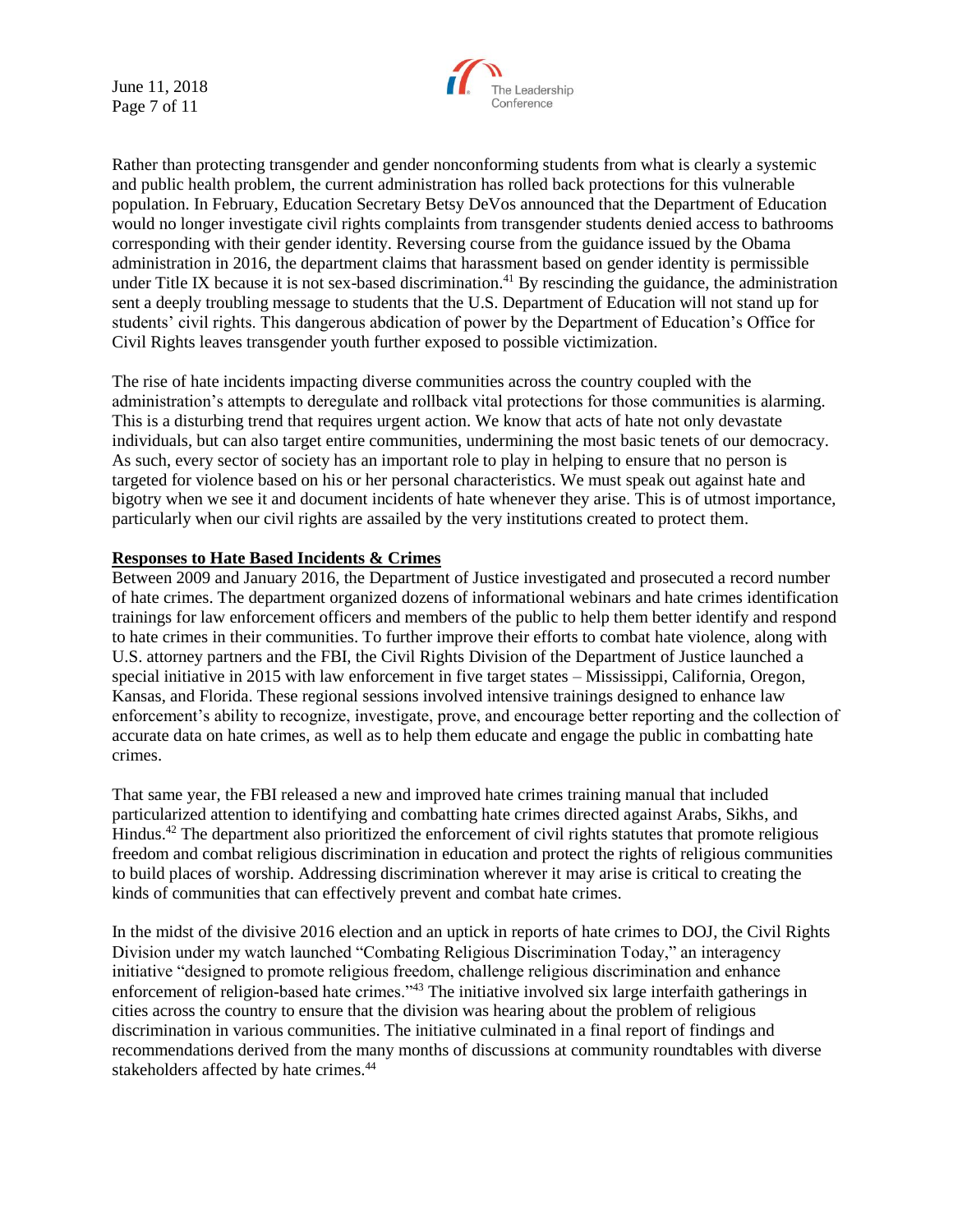June 11, 2018 Page 8 of 11



Most recently, the Department of Justice under Attorney General Jeff Sessions announced the formation of a Hate Crimes Subcommittee within the newly formed Task Force on Crime Reduction and Public Safety to study ways to more effectively address hate incidents and crimes.<sup>45</sup> It is our hope that the department maintains vigorous investigation and enforcement of potential hate crimes in federal court and uses its formidable bully pulpit to speak out against hate violence for prevention's sake.

As mentioned above, the FBI has been tracking and documenting hate crimes reported from federal, state, and local law enforcement officials since 1991 under the Hate Crime Statistics Act of 1990 (HCSA). Though clearly incomplete, the Act has also proven to be a powerful mechanism to confront violent bigotry, increase public awareness of the problem, and spark improvements in the local response of the justice system to hate violence. However, to be able to effectively report hate crimes, police officials must be trained to identify and respond to them.

#### **Recommendations for Addressing Hate Based Incidents & Crimes in the Future**

The Department of Justice and the Department of Education, as well as local law enforcement agencies, must continue to identify, investigate, report, and vigorously prosecute violence and harassment based upon hatred for protected categories.

However, federal lawmakers have an important role to play in combatting hate crimes. If we are ever going to fully and effectively eliminate hate violence in this country and keep *all* our communities safe and free from violence and harassment, Congress must take additional action, including:

- **Passing the National Opposition to Hate, Assault, and Threats to Equality Act, the NO HATE Act** (S. 662 and H.R. 1566), which would provide funding for states to establish hotlines for reporting and addressing hate crimes, establish a private right of action for victims of hate crimes, support training on hate crime data collection and reporting for law enforcement officers, and authorize effective rehabilitative services for those convicted of hate crimes.
- **Passing legislation mandating that some Justice Department funds should be made available only to those agencies that are demonstrating credible participation in the Hate Crime Statistics Act (HCSA) program.** Furthermore, data collection and reporting would need to include more granular information on specific populations that are being targeted and attacked. Currently, state and local law enforcement agencies are encouraged – but not *required* by law – to provide information on hate crimes to federal authorities. As Jonathan A. Greenblatt, the CEO of the Anti-Defamation League, recently described, "it is disturbing that at least 85 police agencies in cities over 100,000 in population did not participate in this report – or affirmatively reported that they had zero hate crimes."<sup>46</sup>
- **Encouraging the Department of Justice to continue anti-bias trainings started under the Obama administration and supporting additional trainings in more jurisdictions through additional funding.**
- **Exercising its oversight authority over the Department of Justice to monitor and ensure that the department, including the FBI, continues to vigorously and aggressively investigate and prosecute hate violence across the country.**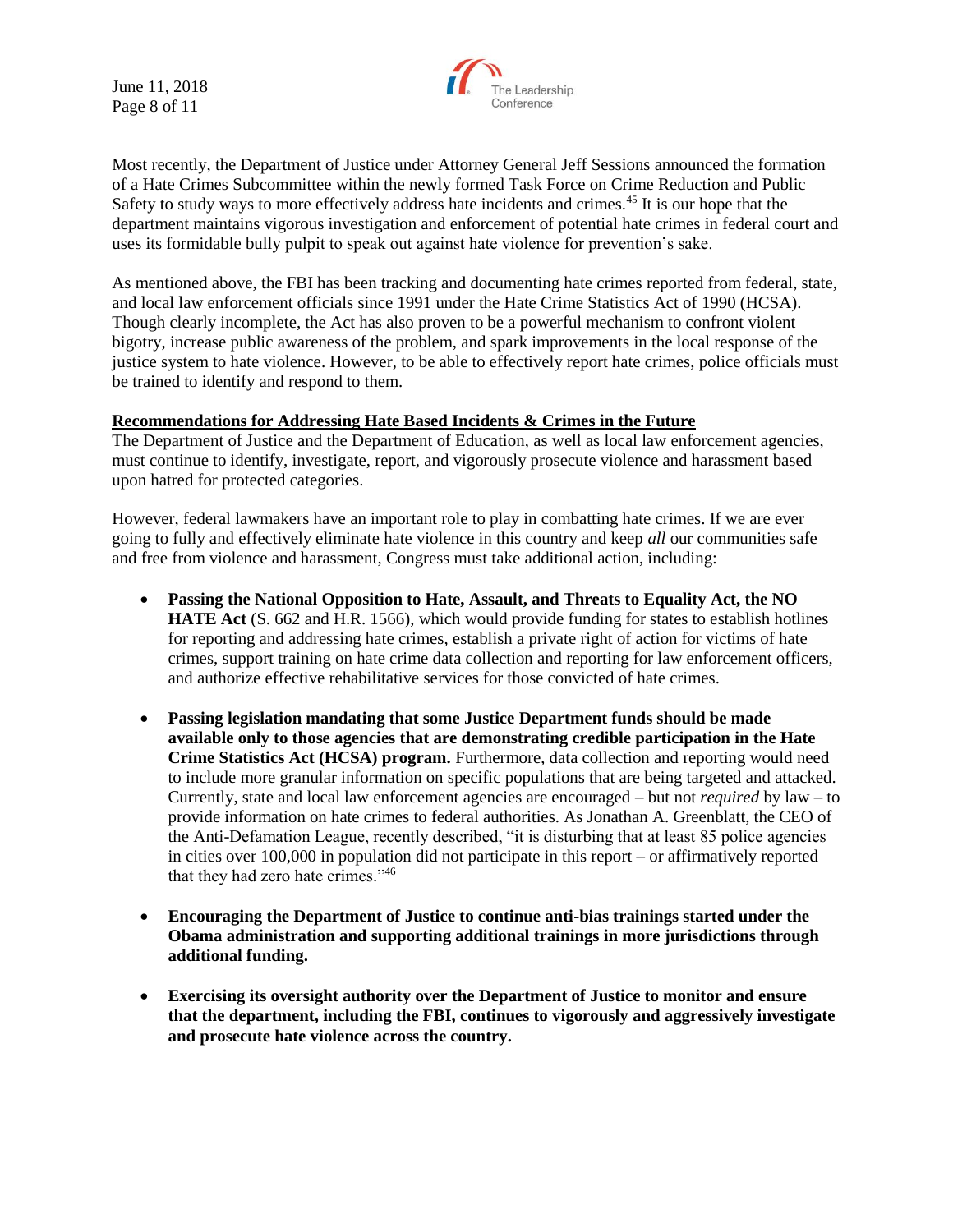June 11, 2018 Page 9 of 11



- **Publicly condemning scapegoating, bias crimes, racism, and other hate speech and hate crimes.** Senior federal officials across government are in a unique position to use their "bully pulpits," their power of persuasion, and their clout to promote better intergroup relations in this country. They serve as role models and must therefore lead by example, by swiftly condemning any efforts to demonize immigrants, religious minorities, and other groups that have been historically targeted by hate crimes.
- **Passing legislation clarifying that enforcement of the Matthew Shepard and James Byrd, Jr. Hate Crimes Prevention Act (HCPA) does not require a "but-for" causation standard**, as erroneously interpreted by the Sixth Circuit.<sup>47</sup>
- **Supporting budget authority to fund, for the first time, grants authorized under Sec. 4704 of the HCPA**, which are intended to promote federal coordination and support for bias-motivated criminal investigations and prosecutions by state, local, and tribal law enforcement officials.
- **Promoting the enactment of comprehensive legislation focusing on inclusive anti-bias education, hate crime prevention, and bullying, cyberbullying, and harassment education, policies, and training initiatives**. Funding is desperately needed for anti-bias education and hate crime prevention initiatives, as well as promoting awareness of effective anti-bias education initiatives. The Department of Justice, the Department of Education, and other involved federal agencies should institutionalize and coordinate their response to prejudice-motivated violence and fund programs and initiatives developed for schools and for youth violence prevention programs. The federal government should make information available regarding effective hate crime prevention programs and resources, successful anti-bias training initiatives, and best practices. The FBI should receive funding to update and expand training and outreach to ensure the most comprehensive implementation of the Hate Crime Statistics Act.

# **Conclusion**

Ultimately, eliminating prejudice in the United States will require that Americans develop respect for cultural differences and establish dialogue across racial, ethnic, cultural, and religious boundaries. Education, awareness, and acceptance of group differences are the cornerstones of a long-term solution to prejudice, discrimination, and bigotry in this country.

Meanwhile, hate crime laws and other effective responses to hate violence by public officials and law enforcement authorities can play an essential role in deterring and preventing some of the most heinous crimes against individuals from marginalized communities.

Our government must do everything in its power to ensure that people in this country live free from physical harm or intimidation that is based on their race, gender, religion, sexual orientation, gender identity, or disability status. We must continue working to build an America as good as its ideals.

Thank you for your leadership on this critical issue and for the opportunity to submit a statement for the record.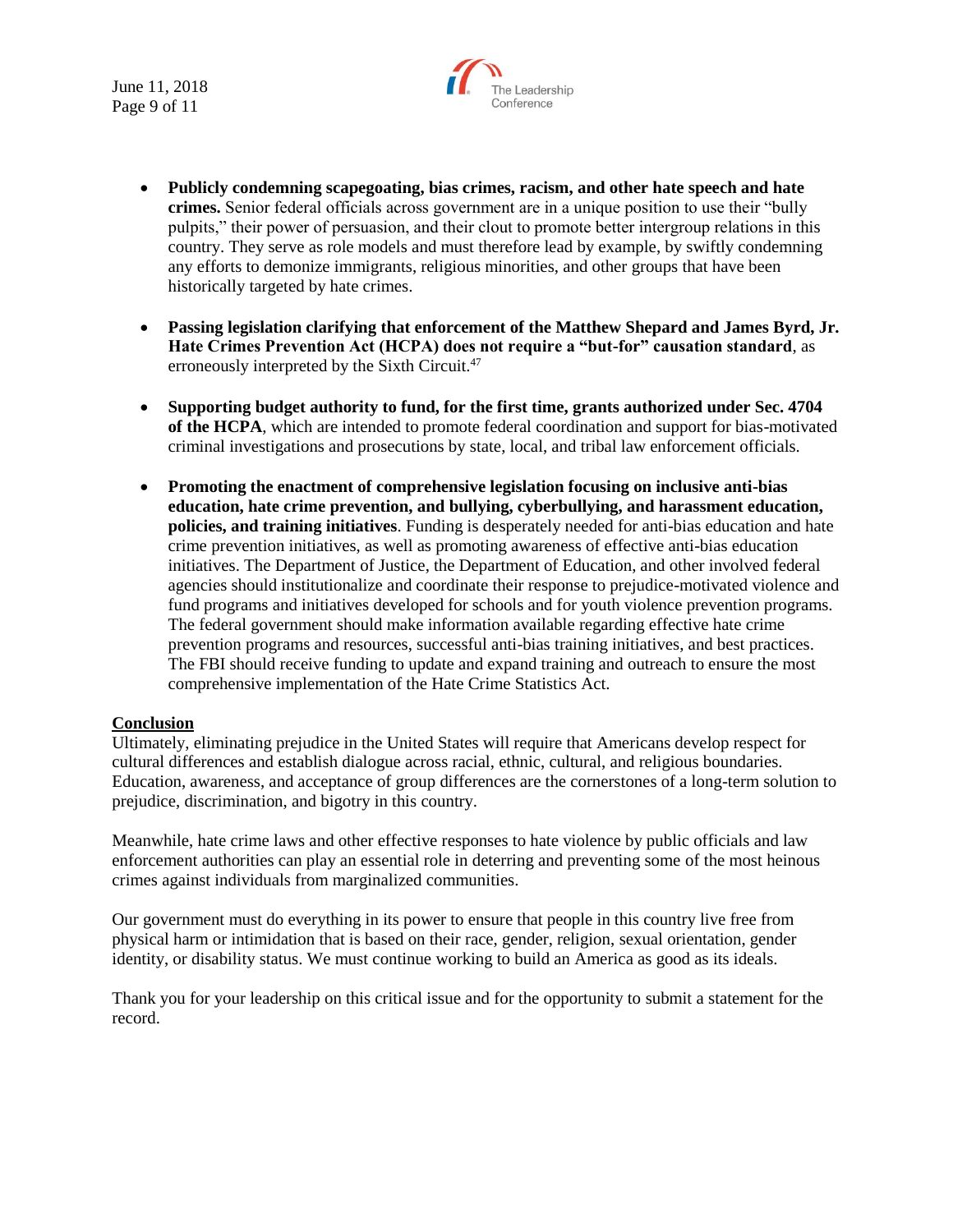June 11, 2018 Page 10 of 11

 $\overline{a}$ 



<sup>1</sup> *See* ["FBI Hate Crimes Statistics -](https://ucr.fbi.gov/hate-crime/) Uniform Crime Reporting." *United States Federal Bureau of Investigation*. [https://ucr.fbi.gov/hate-crime/.](https://ucr.fbi.gov/hate-crime/)

<sup>7</sup> *See* "2016 Hate Crime Statistics: Incidents and Offenses." *United States Federal Bureau of Investigation* [https://ucr.fbi.gov/hate-crime/2016/tables/table-1.](https://ucr.fbi.gov/hate-crime/2016/tables/table-1) *Compare with* "2015 Hate Crime Statistics: Incidents and Offenses." *United States Federal Bureau of Investigation*[. https://ucr.fbi.gov/hate-crime/2015/tables-and-data](https://ucr.fbi.gov/hate-crime/2015/tables-and-data-declarations/1tabledatadecpdf)[declarations/1tabledatadecpdf.](https://ucr.fbi.gov/hate-crime/2015/tables-and-data-declarations/1tabledatadecpdf) 

<sup>8</sup> *See* Kuang Keng Kuek Ser, "How Likely are You to be the Victim of a Hate Crime?" *PRI*. September 19, 2016, [https://www.pri.org/stories/2016-09-19/how-likely-are-you-be-victim-hate-crime. \(](https://www.pri.org/stories/2016-09-19/how-likely-are-you-be-victim-hate-crime)accessed May 21, 2018).

<sup>9</sup> *See* "2016 Hate Crime Statistics: Incidents and Offenses." *United States Federal Bureau of Investigation*. https://ucr.fbi.gov/hate-crime/2016/topic-pages/incidentsandoffenses. *Compare with* "2013 Hate Crime Statistics: Incidents and Offenses." *United States Federal Bureau of Investigation*[. https://ucr.fbi.gov/hate-crime/2013/topic-](https://ucr.fbi.gov/hate-crime/2013/topic-pages/incidents-and-offenses/incidentsandoffenses_final)

[pages/incidents-and-offenses/incidentsandoffenses\\_final.](https://ucr.fbi.gov/hate-crime/2013/topic-pages/incidents-and-offenses/incidentsandoffenses_final) <sup>10</sup> *See* "2016 Hate Crime Statistics: Incidents and Offenses." *United States Federal Bureau of Investigation*. https://ucr.fbi.gov/hate-crime/2016/topic-pages/incidentsandoffenses.

<sup>11</sup> *See* McBride, Sarah. "HRC & Trans People of Color Coalition Release Report on Violence Against the Transgender Community." *Human Rights Campaign*. Nov. 7, 2017 (updated January 2018).

*<https://www.hrc.org/blog/hrc-trans-people-of-color-coalition-release-report-on-violence-against-the>*. <sup>12</sup> *See* Potok, Mark. "FBI: Reported Hate Crimes Down Nationally, Except Against Muslims." *Southern Poverty Law* 

*Center*. Nov. 16, 2015. [https://www.splcenter.org/hatewatch/2015/11/16/fbi-reported-hate-crimes-down-nationally-except](https://www.splcenter.org/hatewatch/2015/11/16/fbi-reported-hate-crimes-down-nationally-except-against-muslims)[against-muslims.](https://www.splcenter.org/hatewatch/2015/11/16/fbi-reported-hate-crimes-down-nationally-except-against-muslims)

<sup>13</sup> *See* Cassidy, Christina. "FBI: Hate crimes against Muslims up by 67 percent in 2015." *The Associated Press*. Nov. 14, 2016. [http://bigstory.ap.org/article/f699eb35972949c8b8861e2185fe43c7/fbi-hate-crimes-against-muslims-67-percent-2015.](http://bigstory.ap.org/article/f699eb35972949c8b8861e2185fe43c7/fbi-hate-crimes-against-muslims-67-percent-2015) <sup>14</sup> *See* "New Hate Crimes Report Shows Trans Community Targeted with High Levels of Violence & Harassment," *Human* 

*Rights Campaign*. Nov. 15, 2016. [http://www.hrc.org/blog/new-hate-crimes-report-shows-trans-community-targeted-with](http://www.hrc.org/blog/new-hate-crimes-report-shows-trans-community-targeted-with-high-levels-of-v)[high-levels-of-v.](http://www.hrc.org/blog/new-hate-crimes-report-shows-trans-community-targeted-with-high-levels-of-v)

<sup>15</sup> *See* "Nearly Two-Thirds of Hate Crimes Went Unreported to Police in Recent Years." *United States Department of Justice Office of Justice Programs*. Mar. 21, 2013. [http://ojp.gov/newsroom/pressreleases/2013/ojppr032113.pdf.](http://ojp.gov/newsroom/pressreleases/2013/ojppr032113.pdf) <sup>16</sup> *See* "U.S. Anti-Semitic Incidents Spike 86 Percent So Far in 2017 After Surging Last Year, ADL Finds." *Anti-Defamation League*. Apr. 24, 2017. [https://www.adl.org/news/press-releases/us-anti-semitic-incidents-spike-86-percent-so-far-in-2017.](https://www.adl.org/news/press-releases/us-anti-semitic-incidents-spike-86-percent-so-far-in-2017) <sup>17</sup> *See* "2016 Hate Crime Statistics: Incidents and Offenses." *United States Federal Bureau of Investigation*. https://ucr.fbi.gov/hate-crime/2016/topic-pages/incidentsandoffenses.

<sup>18</sup> *See* "ADL Data Shows Anti-Semitic Incidents Continue to Surge in 2017 Compared to 2016." *Anti-Defamation League*. [https://www.adl.org/news/press-releases/adl-data-shows-anti-semitic-incidents-continue-surge-in-2017-compared-to-2016.](https://www.adl.org/news/press-releases/adl-data-shows-anti-semitic-incidents-continue-surge-in-2017-compared-to-2016) <sup>19</sup> *See* Ellis, Lindsey. "Multiple Jewish Community Centers receive bomb threats" *Houston Chronicle*. Mar. 12,

2017. [http://www.wbaltv.com/article/multiple-jewish-community-centers-receive-bomb-threats/9124465.](http://www.wbaltv.com/article/multiple-jewish-community-centers-receive-bomb-threats/9124465)

<sup>20</sup> *See* Katz, Andrew. "Unrest in Virginia: Clashes Over a Show of White Nationalism in Charlottesville Turn Deadly." *Time*. [http://time.com/charlottesville-white-nationalist-rally-clashes/.](http://time.com/charlottesville-white-nationalist-rally-clashes/)

<sup>21</sup> *See* "ADL Data Shows Anti-Semitic Incidents Continue Surge in 2017 Compared to 2016." *Anti-Defamation League*. [https://www.adl.org/news/press-releases/adl-data-shows-anti-semitic-incidents-continue-surge-in-2017-compared-to-2016.](https://www.adl.org/news/press-releases/adl-data-shows-anti-semitic-incidents-continue-surge-in-2017-compared-to-2016) 

<sup>22</sup> *See* "Fact Sheet on Violence and Discrimination Against Sikhs and Other Minority Communities in New York City." *Sikh Coalition*. [https://www.sikhcoalition.org/documents/pdf/factsheet-violence-discrimination-against-sikhs-and-minorities.pdf.](https://www.sikhcoalition.org/documents/pdf/factsheet-violence-discrimination-against-sikhs-and-minorities.pdf)  <sup>23</sup> *See* "Hate Crime Tracking and Prevention." *Sikh Coalition*. [https://www.sikhcoalition.org/our-work/preventing-hate-and](https://www.sikhcoalition.org/our-work/preventing-hate-and-discrimination/hate-crime-tracking-and-prevention/)[discrimination/hate-crime-tracking-and-prevention/.](https://www.sikhcoalition.org/our-work/preventing-hate-and-discrimination/hate-crime-tracking-and-prevention/)

<sup>24</sup> *See* Kishi, Katayoun. "Assaults Against Muslims in U.S. Surpass 2001 Level." *Pew Research Center*.

[http://www.pewresearch.org/fact-tank/2017/11/15/assaults-against-muslims-in-u-s-surpass-2001-level/.](http://www.pewresearch.org/fact-tank/2017/11/15/assaults-against-muslims-in-u-s-surpass-2001-level/) 

<sup>25</sup> *See* "First-degree murder charge filed in possible hate crime shooting at Olathe's Austins bar." *The Kansas City Star*. Feb. 23, 2017[. http://www.kansascity.com/news/local/crime/article134459444.html.](http://www.kansascity.com/news/local/crime/article134459444.html)

<sup>26</sup> *See* "Map: Recent incidents of anti-Muslim Hate Crimes." *Muslim Advocates*. [https://www.muslimadvocates.org/map](https://www.muslimadvocates.org/map-anti-muslim-hate-crimes/)[anti-muslim-hate-crimes/.](https://www.muslimadvocates.org/map-anti-muslim-hate-crimes/)

<sup>2</sup> *See* ["FBI Hate Crimes Statistics -](https://ucr.fbi.gov/hate-crime/) Uniform Crime Reporting." *United States Federal Bureau of Investigation*.

[https://ucr.fbi.gov/hate-crime/.](https://ucr.fbi.gov/hate-crime/)

<sup>3</sup> *See* 28 U.S.C. § 534.

<sup>4</sup> *See* "Ten Days After: Harassment and Intimidation in the Aftermath of the Election." *Southern Poverty Law Center*. Nov. 29, 2016. [https://www.splcenter.org/20161129/ten -days-after-harassment-and-intimidation-aftermath-election.](https://www.splcenter.org/20161129/ten-days-after-harassment-and-intimidation-aftermath-election)

<sup>5</sup> *See* "Post-Election Bias Incidents Up To 1,372; New Collaboration with ProPublica." Southern Poverty Law Center. Feb. 10, 2017[. https://www.splcenter.org/hatewatch/2017/02/10/post-election-bias-incidents-1372-new-collaboration-propublica.](https://www.splcenter.org/hatewatch/2017/02/10/post-election-bias-incidents-1372-new-collaboration-propublica) 

<sup>6</sup> *See* "New SPLC reports reveal alarming pattern of hate incidents and bullying across country since election." *Southern Poverty Law Center*. Nov. 29, 2016. [https://www.splcenter.org/news/2016/11/29/new-splc-reports-reveal-alarming-pattern-hate](https://www.splcenter.org/news/2016/11/29/new-splc-reports-reveal-alarming-pattern-hate-incidents-and-bullying-across-country)[incidents-and-bullying-across-country.](https://www.splcenter.org/news/2016/11/29/new-splc-reports-reveal-alarming-pattern-hate-incidents-and-bullying-across-country)